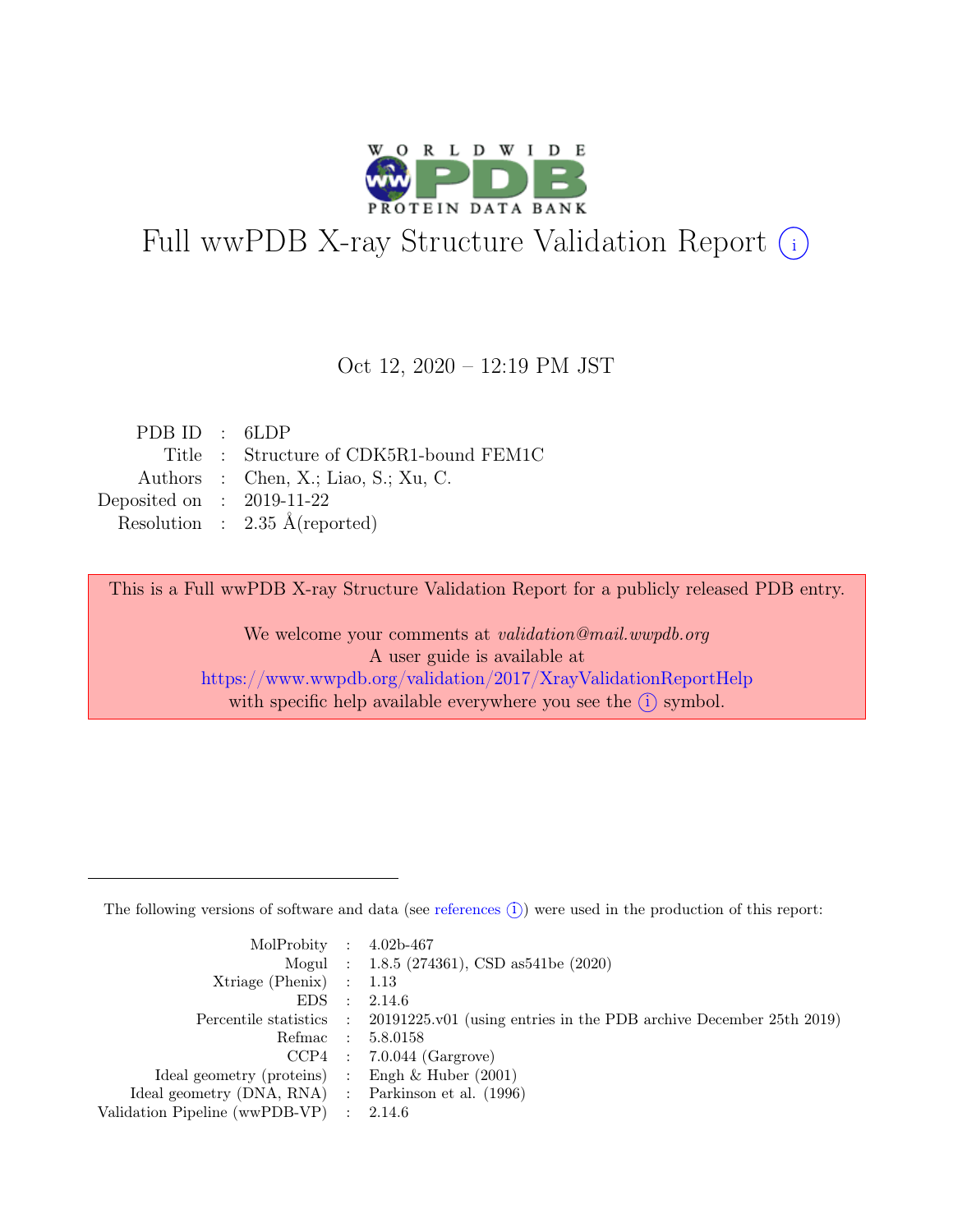### 1 Overall quality at a glance  $(i)$

The following experimental techniques were used to determine the structure: X-RAY DIFFRACTION

The reported resolution of this entry is 2.35 Å.

Percentile scores (ranging between 0-100) for global validation metrics of the entry are shown in the following graphic. The table shows the number of entries on which the scores are based.



| Metric                    | Whole archive<br>$(\#\text{Entries})$ | Similar resolution<br>$(\#\text{Entries}, \, \text{resolution range}(\textup{\AA}))$ |
|---------------------------|---------------------------------------|--------------------------------------------------------------------------------------|
| $R_{free}$                | 130704                                | $1164(2.36-2.36)$                                                                    |
| $\overline{\text{Class}}$ | 141614                                | $1232(2.36-2.36)$                                                                    |
| Ramachandran outliers     | 138981                                | $1211(2.36-2.36)$                                                                    |
| Sidechain outliers        | 138945                                | 1212 (2.36-2.36)                                                                     |
| RSRZ outliers             | 127900                                | $1150(2.36-2.36)$                                                                    |

The table below summarises the geometric issues observed across the polymeric chains and their fit to the electron density. The red, orange, yellow and green segments on the lower bar indicate the fraction of residues that contain outliers for  $>=$  3, 2, 1 and 0 types of geometric quality criteria respectively. A grey segment represents the fraction of residues that are not modelled. The numeric value for each fraction is indicated below the corresponding segment, with a dot representing fractions <=5% The upper red bar (where present) indicates the fraction of residues that have poor fit to the electron density. The numeric value is given above the bar.

| Mol | Chain | Length | Quality of chain |     |     |
|-----|-------|--------|------------------|-----|-----|
|     |       | 418    | 6%<br>83%        | 9%  | 7%  |
|     |       |        | 9%<br>75%        | 13% | 12% |

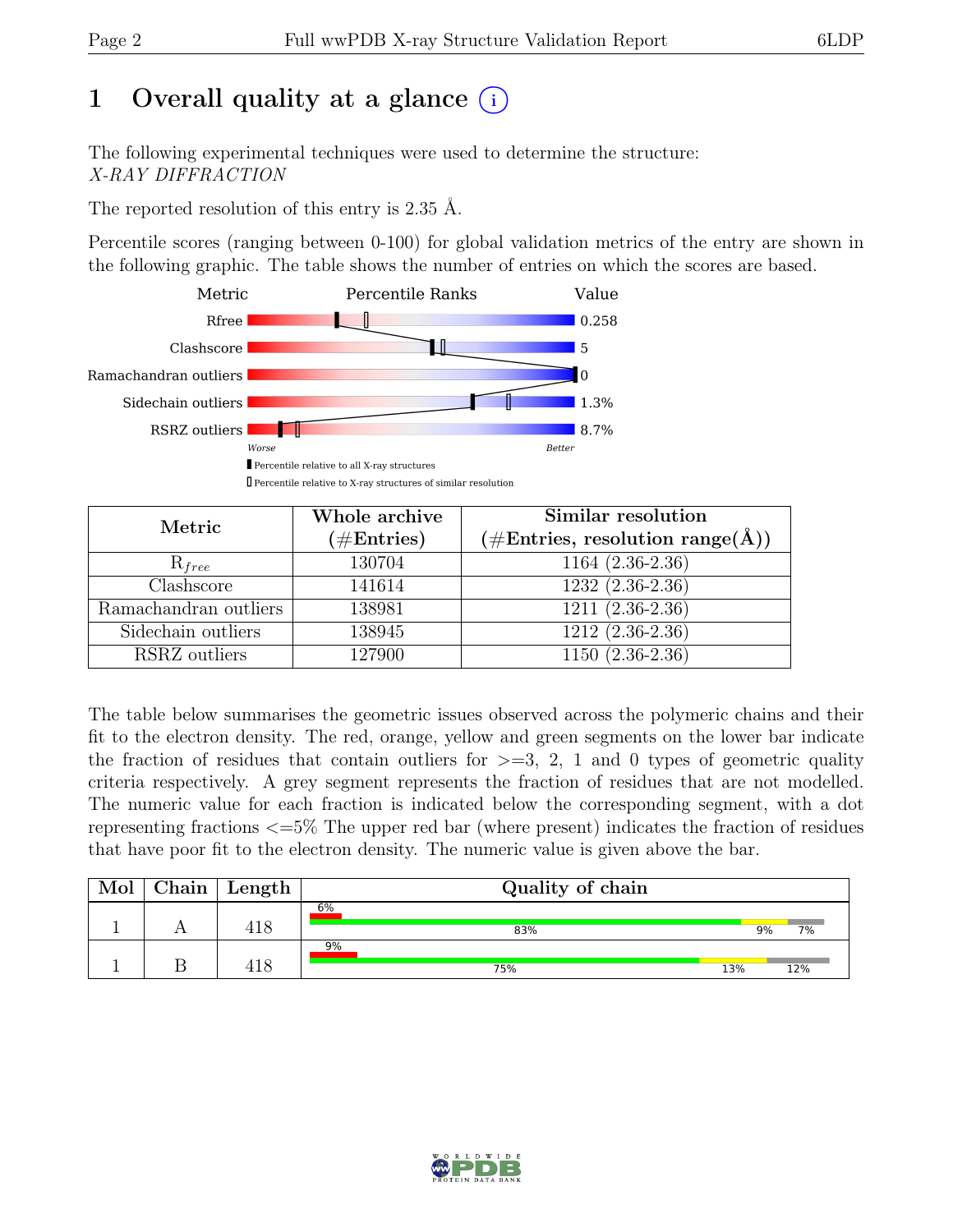## 2 Entry composition  $(i)$

There are 3 unique types of molecules in this entry. The entry contains 5723 atoms, of which 0 are hydrogens and 0 are deuteriums.

In the tables below, the ZeroOcc column contains the number of atoms modelled with zero occupancy, the AltConf column contains the number of residues with at least one atom in alternate conformation and the Trace column contains the number of residues modelled with at most 2 atoms.

• Molecule 1 is a protein called Protein fem-1 homolog C,Peptide from Cyclin-dependent kinase 5 activator 1.

| Mol | Chain Residues | Atoms         |                            |  |                    | $\text{ZeroOcc}$   AltConf   Trace |  |  |
|-----|----------------|---------------|----------------------------|--|--------------------|------------------------------------|--|--|
|     | 387            | Total<br>2914 | $C \tN$<br>1834 506 553 21 |  |                    |                                    |  |  |
|     | 368            |               | Total C N<br>2712 1715 469 |  | $\bigcap$<br>- 509 | - 19                               |  |  |

| $Chain$                 | Residue          | Modelled                | Actual                   | Comment        | Reference  |
|-------------------------|------------------|-------------------------|--------------------------|----------------|------------|
| $\mathbf{A}$            | $-1$             | $\overline{\text{GLY}}$ |                          | expression tag | UNP Q96JP0 |
| $\mathbf{A}$            | $\overline{0}$   | <b>HIS</b>              | -                        | expression tag | UNP Q96JP0 |
| $\mathbf{A}$            | 391              | <b>GLY</b>              | -                        | linker         | UNP Q96JP0 |
| $\overline{A}$          | 392              | $\overline{\text{GLY}}$ | -                        | linker         | UNP Q96JP0 |
| $\mathbf{A}$            | 393              | $\overline{\text{GLY}}$ | -                        | linker         | UNP Q96JP0 |
| $\overline{A}$          | 394              | SER                     | -                        | linker         | UNP Q96JP0 |
| $\mathbf{A}$            | 395              | <b>GLY</b>              | $\overline{\phantom{0}}$ | linker         | UNP Q96JP0 |
| $\bf{A}$                | 396              | <b>GLY</b>              | -                        | linker         | UNP Q96JP0 |
| $\mathbf{A}$            | 397              | <b>GLY</b>              | -                        | linker         | UNP Q96JP0 |
| $\mathbf{A}$            | 398              | <b>SER</b>              | -                        | linker         | UNP Q96JP0 |
| $\overline{A}$          | 399              | $\overline{\text{GLY}}$ | $\overline{\phantom{0}}$ | linker         | UNP Q96JP0 |
| $\mathbf{A}$            | 400              | <b>GLY</b>              | $\overline{\phantom{0}}$ | linker         | UNP Q96JP0 |
| $\overline{A}$          | 401              | $\overline{\text{GLY}}$ | $\overline{\phantom{0}}$ | linker         | UNP Q96JP0 |
| $\mathbf{A}$            | 402              | <b>SER</b>              | -                        | linker         | UNP Q96JP0 |
| $\mathbf{A}$            | 403              | <b>GLY</b>              | -                        | linker         | UNP Q96JP0 |
| $\boldsymbol{A}$        | 404              | $\overline{\text{GLY}}$ | -                        | linker         | UNP Q96JP0 |
| $\boldsymbol{A}$        | 405              | <b>GLY</b>              | -                        | linker         | UNP Q96JP0 |
| $\mathbf{A}$            | 406              | <b>SER</b>              | -                        | linker         | UNP Q96JP0 |
| $\boldsymbol{B}$        | $-1$             | <b>GLY</b>              |                          | expression tag | UNP Q96JP0 |
| $\overline{B}$          | $\overline{0}$   | <b>HIS</b>              | $\overline{\phantom{0}}$ | expression tag | UNP Q96JP0 |
| $\overline{B}$          | 391              | $\overline{\text{GLY}}$ |                          | linker         | UNP Q96JP0 |
| $\overline{B}$          | 392              | $\overline{\text{GLY}}$ | $\overline{a}$           | linker         | UNP Q96JP0 |
| $\overline{\mathbf{B}}$ | $\overline{393}$ | $\overline{\text{GLY}}$ | $\overline{a}$           | linker         | UNP Q96JP0 |
| $\boldsymbol{B}$        | 394              | <b>SER</b>              |                          | linker         | UNP Q96JP0 |

There are 36 discrepancies between the modelled and reference sequences:

Continued on next page...

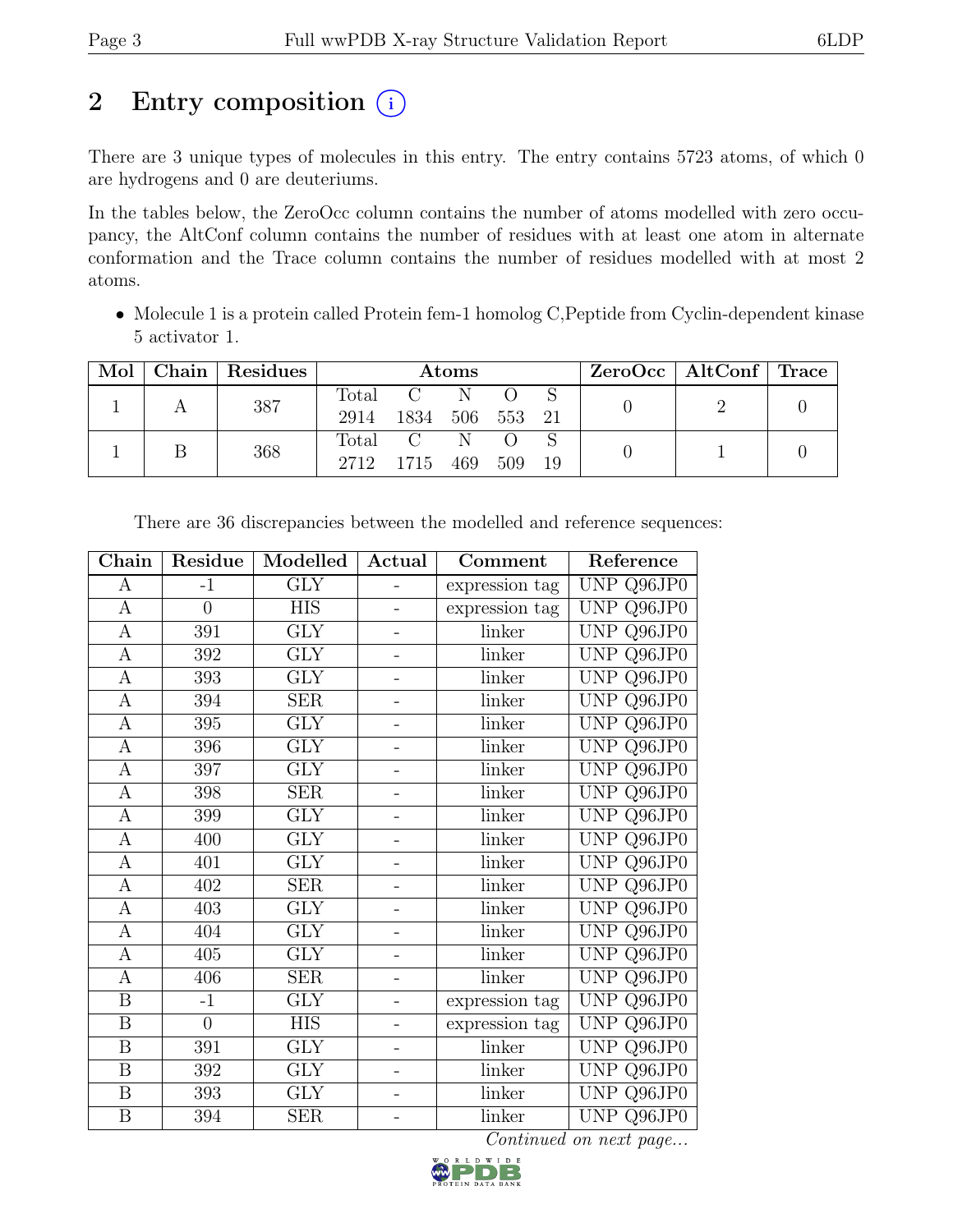| Chain | Residue | Modelled   | Actual | Comment | Reference  |
|-------|---------|------------|--------|---------|------------|
| Β     | 395     | <b>GLY</b> |        | linker  | UNP Q96JP0 |
| Β     | 396     | <b>GLY</b> |        | linker  | UNP Q96JP0 |
| Β     | 397     | <b>GLY</b> |        | linker  | UNP Q96JP0 |
| В     | 398     | <b>SER</b> |        | linker  | UNP Q96JP0 |
| Β     | 399     | GLY        |        | linker  | UNP Q96JP0 |
| Β     | 400     | <b>GLY</b> |        | linker  | UNP Q96JP0 |
| Β     | 401     | <b>GLY</b> |        | linker  | UNP Q96JP0 |
| Β     | 402     | <b>SER</b> |        | linker  | UNP Q96JP0 |
| Β     | 403     | <b>GLY</b> |        | linker  | UNP Q96JP0 |
| B     | 404     | GLY        |        | linker  | UNP Q96JP0 |
| Β     | 405     | <b>GLY</b> |        | linker  | UNP Q96JP0 |
| Β     | 406     | <b>SER</b> |        | linker  | UNP Q96JP0 |

Continued from previous page...

 $\bullet$  Molecule 2 is SULFATE ION (three-letter code: SO4) (formula:  $\mathrm{O}_4\mathrm{S}).$ 



| Mol |   | Chain   Residues | Atoms                          | ZeroOcc   AltConf |
|-----|---|------------------|--------------------------------|-------------------|
|     |   |                  | Total<br>- S<br>$\theta$<br>5  |                   |
| ٠,  |   |                  | Total<br>5                     |                   |
| ٠,  | B |                  | Total<br>$\left( \right)$<br>5 |                   |
|     |   |                  | Total<br>h.                    |                   |

 $\bullet\,$  Molecule 3 is water.

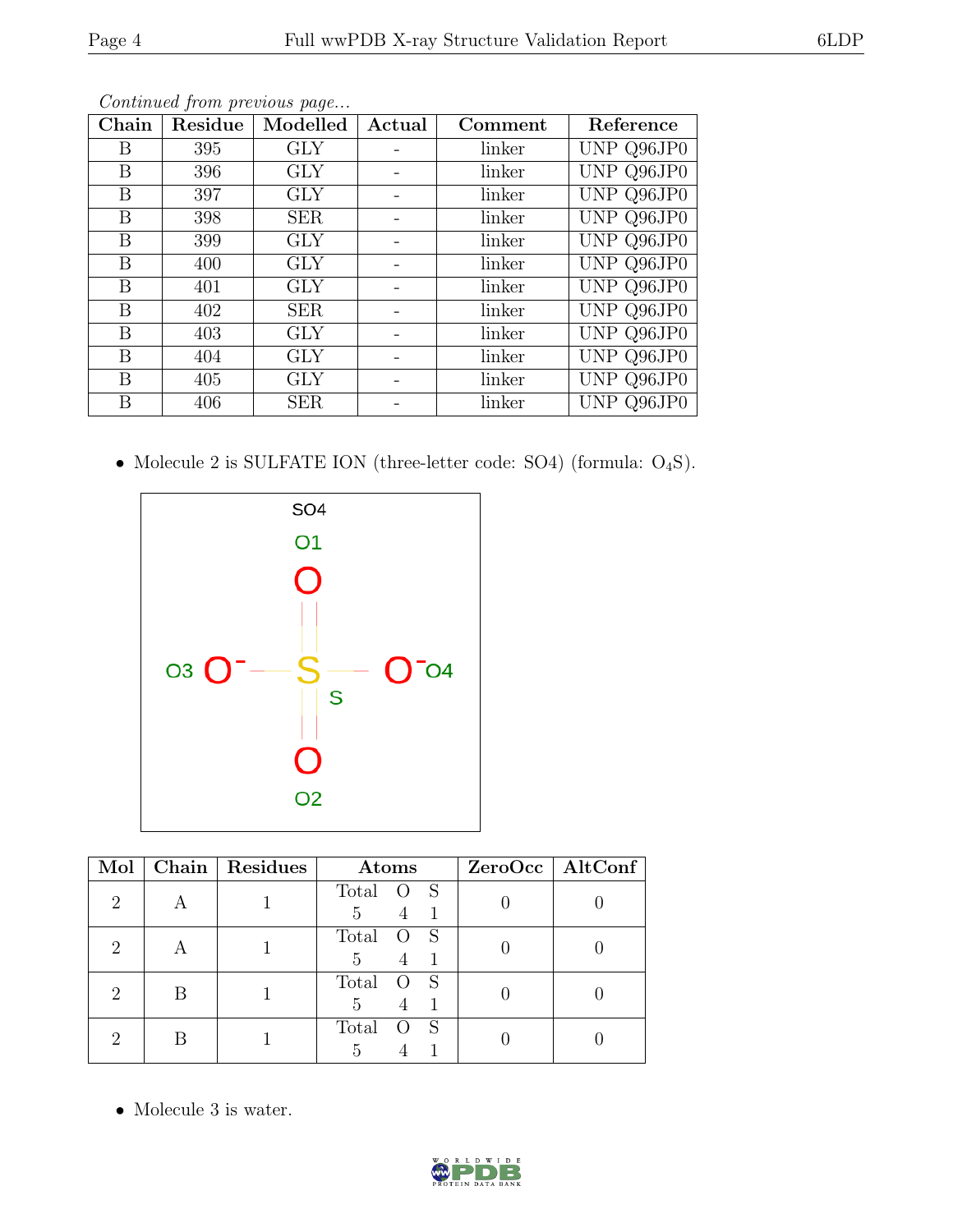|  | Mol   Chain   Residues | Atoms               | $ZeroOcc \   \$ AltConf |
|--|------------------------|---------------------|-------------------------|
|  | 45                     | Total O<br>45<br>45 |                         |
|  | 39.                    | Total O<br>32<br>39 |                         |

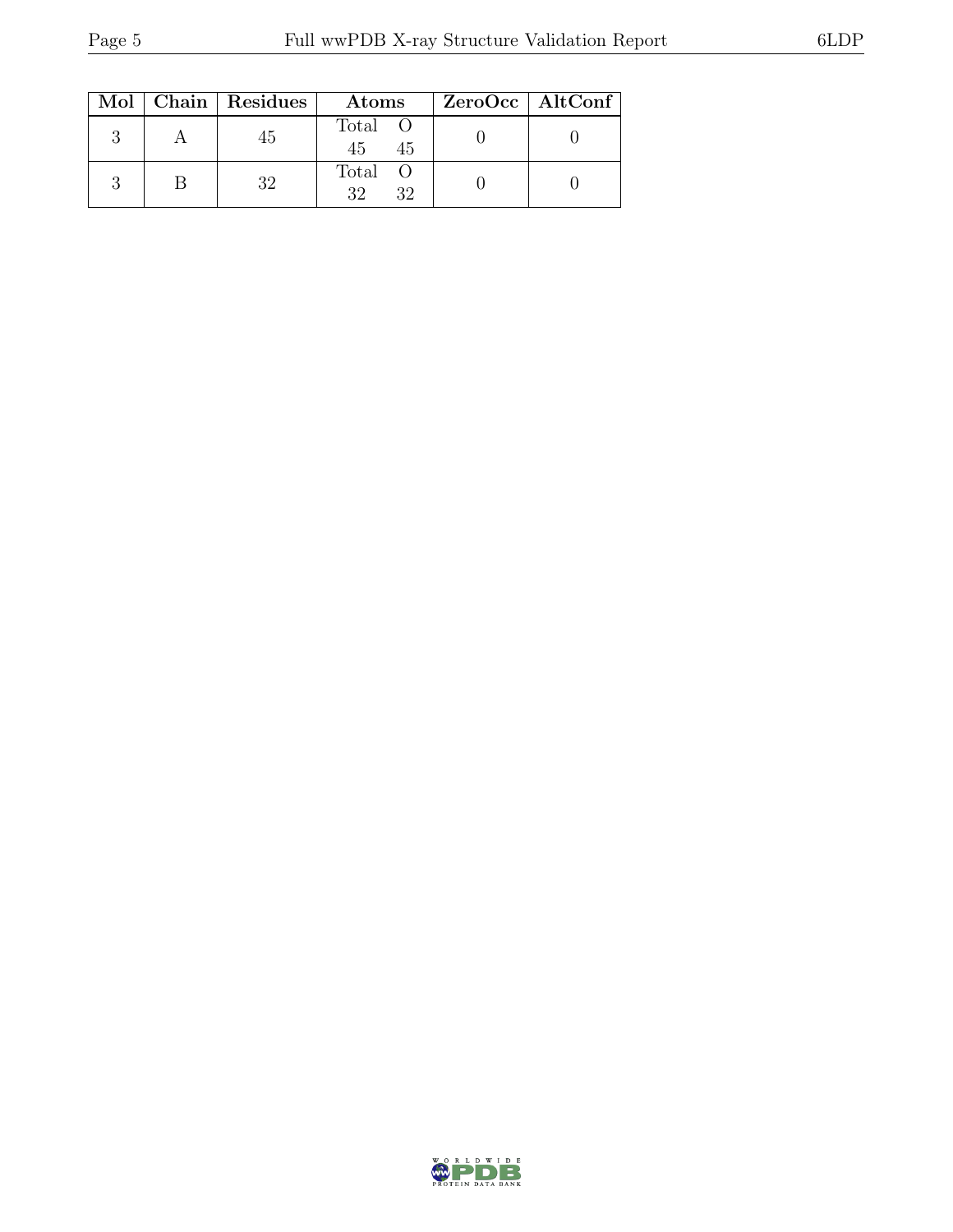### 3 Residue-property plots  $(i)$

These plots are drawn for all protein, RNA, DNA and oligosaccharide chains in the entry. The first graphic for a chain summarises the proportions of the various outlier classes displayed in the second graphic. The second graphic shows the sequence view annotated by issues in geometry and electron density. Residues are color-coded according to the number of geometric quality criteria for which they contain at least one outlier:  $green = 0$ , yellow  $= 1$ , orange  $= 2$  and red  $= 3$  or more. A red dot above a residue indicates a poor fit to the electron density (RSRZ > 2). Stretches of 2 or more consecutive residues without any outlier are shown as a green connector. Residues present in the sample, but not in the model, are shown in grey.

• Molecule 1: Protein fem-1 homolog C, Peptide from Cyclin-dependent kinase 5 activator 1



• Molecule 1: Protein fem-1 homolog C, Peptide from Cyclin-dependent kinase 5 activator 1



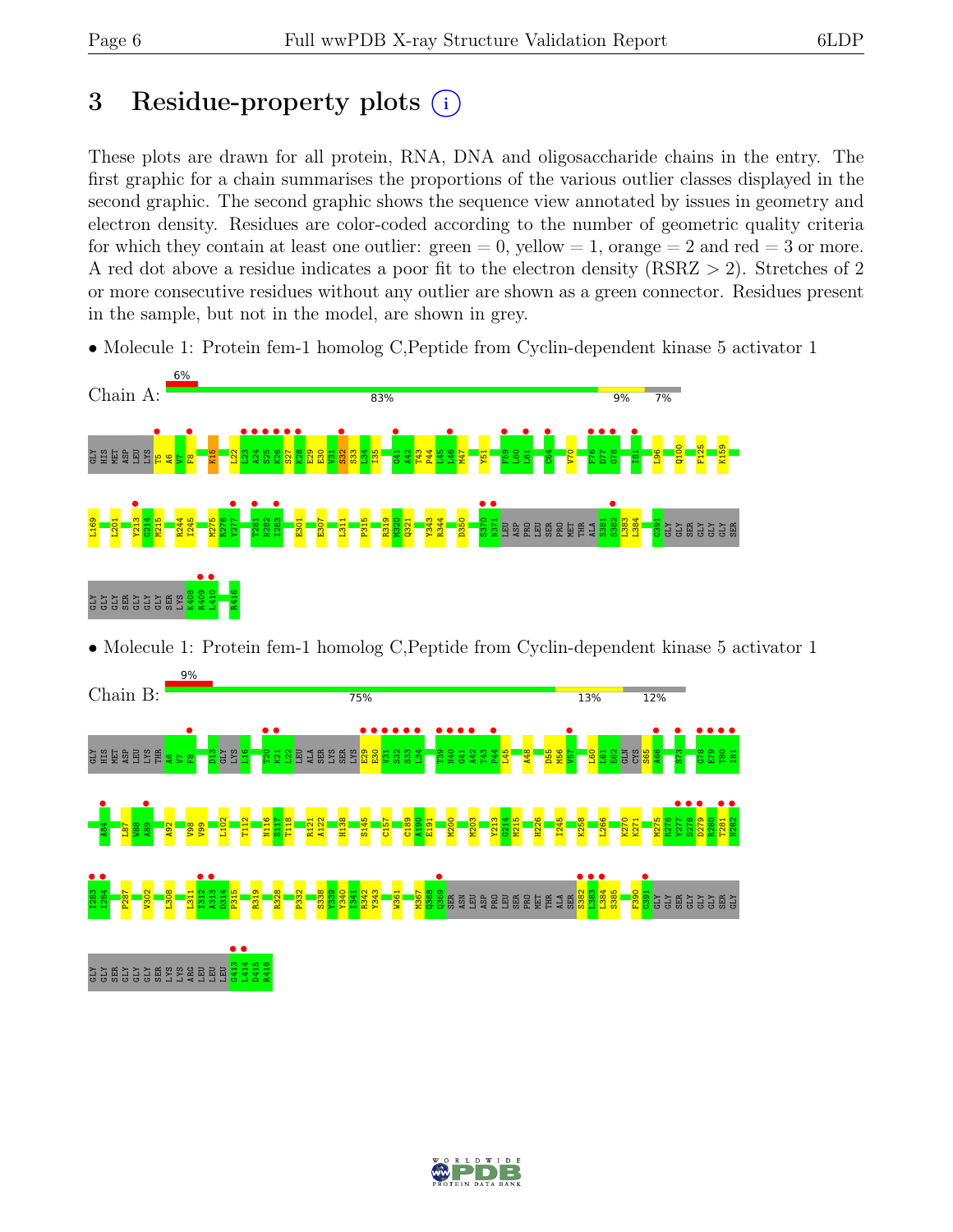### 4 Data and refinement statistics  $(i)$

| Property                                                             | Value                                           | Source     |
|----------------------------------------------------------------------|-------------------------------------------------|------------|
| Space group                                                          | P 21 21 21                                      | Depositor  |
| Cell constants                                                       | $96.62\text{\AA}$<br>94.93Å<br>146.52Å          |            |
| a, b, c, $\alpha$ , $\beta$ , $\gamma$                               | $90.00^\circ$<br>$90.00^\circ$<br>$90.00^\circ$ | Depositor  |
| Resolution $(A)$                                                     | 34.35<br>$-2.35$                                | Depositor  |
|                                                                      | 34.35<br>$-2.35$                                | <b>EDS</b> |
| % Data completeness                                                  | $\overline{99.9} \ (34.35-2.35)$                | Depositor  |
| (in resolution range)                                                | 99.9 (34.35-2.35)                               | <b>EDS</b> |
| $R_{merge}$                                                          | (Not available)                                 | Depositor  |
| $\mathrm{R}_{sym}$                                                   | (Not available)                                 | Depositor  |
| $\sqrt{I/\sigma(I)} > 1$                                             | $2.37$ (at 2.34Å)                               | Xtriage    |
| Refinement program                                                   | PHENIX 1.14 3260                                | Depositor  |
|                                                                      | $\overline{0.222}$ ,<br>0.258                   | Depositor  |
| $R, R_{free}$                                                        | 0.222<br>0.258                                  | DCC        |
| $R_{free}$ test set                                                  | 2714 reflections $(4.78\%)$                     | wwPDB-VP   |
| Wilson B-factor $(A^2)$                                              | 61.8                                            | Xtriage    |
| Anisotropy                                                           | 0.500                                           | Xtriage    |
| Bulk solvent $k_{sol}(e/\mathring{A}^3)$ , $B_{sol}(\mathring{A}^2)$ | 0.32, 56.1                                      | <b>EDS</b> |
| L-test for twinning <sup>2</sup>                                     | $< L >$ = 0.50, $< L2$ > = 0.33                 | Xtriage    |
| Estimated twinning fraction                                          | $0.006$ for $k, h, -l$                          | Xtriage    |
| $F_o, F_c$ correlation                                               | 0.94                                            | <b>EDS</b> |
| Total number of atoms                                                | 5723                                            | wwPDB-VP   |
| Average B, all atoms $(A^2)$                                         | 74.0                                            | wwPDB-VP   |

Xtriage's analysis on translational NCS is as follows: The largest off-origin peak in the Patterson function is 3.35% of the height of the origin peak. No significant pseudotranslation is detected.

<sup>&</sup>lt;sup>2</sup>Theoretical values of  $\langle |L| \rangle$ ,  $\langle L^2 \rangle$  for acentric reflections are 0.5, 0.333 respectively for untwinned datasets, and 0.375, 0.2 for perfectly twinned datasets.



<span id="page-6-1"></span><span id="page-6-0"></span><sup>1</sup> Intensities estimated from amplitudes.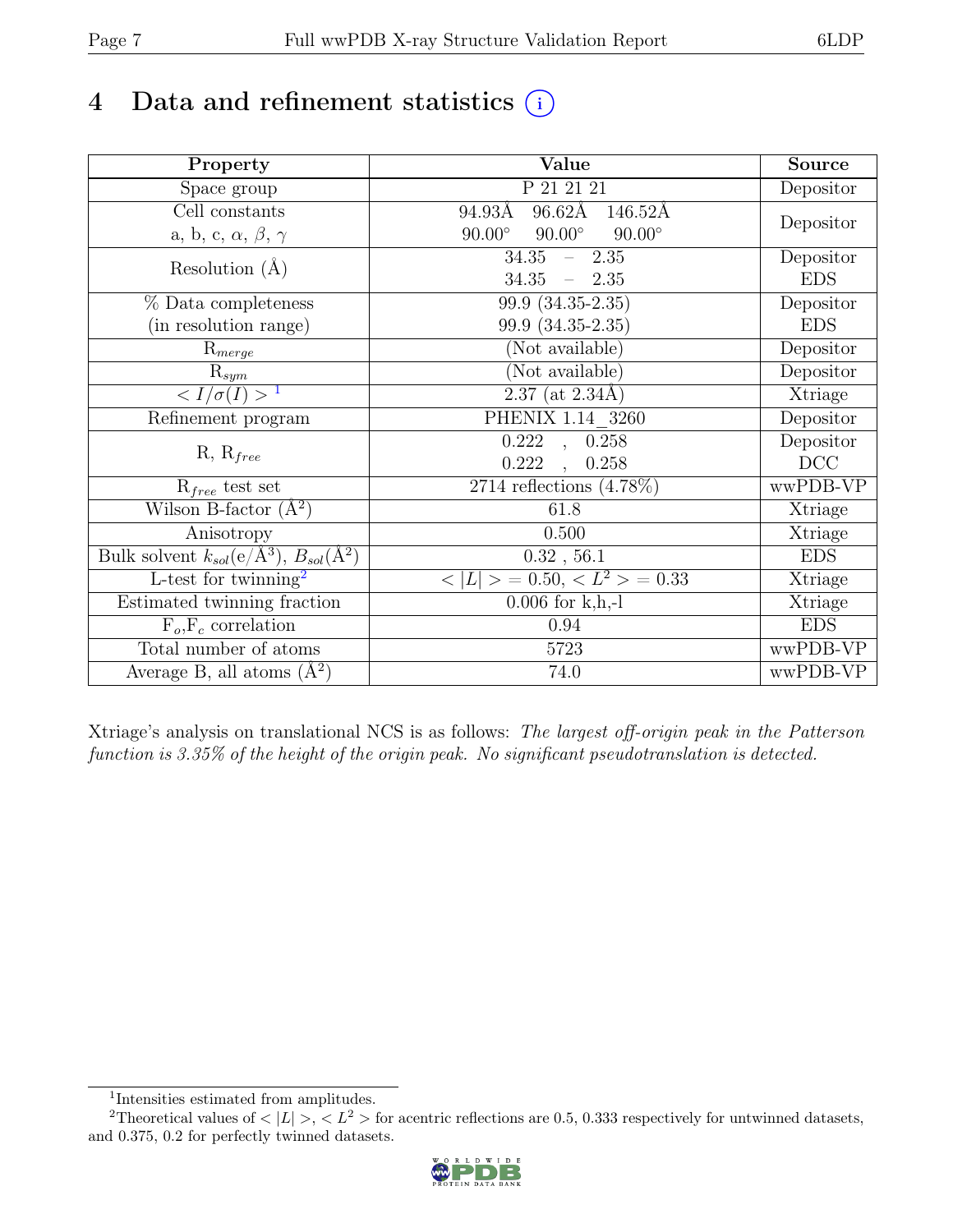## 5 Model quality  $(i)$

### 5.1 Standard geometry (i)

Bond lengths and bond angles in the following residue types are not validated in this section: SO4

The Z score for a bond length (or angle) is the number of standard deviations the observed value is removed from the expected value. A bond length (or angle) with  $|Z| > 5$  is considered an outlier worth inspection. RMSZ is the root-mean-square of all Z scores of the bond lengths (or angles).

| Chain<br>Mol |     |             | Bond lengths | Bond angles |             |  |
|--------------|-----|-------------|--------------|-------------|-------------|--|
|              |     | <b>RMSZ</b> | $\# Z  > 5$  | <b>RMSZ</b> | # $ Z  > 5$ |  |
|              |     | 0.44        | 0/2970       | 0.61        | 0/4018      |  |
|              | В   | 0.40        | 0/2760       | 0.61        | 0/3734      |  |
| All          | All | 0.42        | 0/5730       | 0.61        | 7752        |  |

There are no bond length outliers.

There are no bond angle outliers.

There are no chirality outliers.

There are no planarity outliers.

#### 5.2 Too-close contacts  $(i)$

In the following table, the Non-H and H(model) columns list the number of non-hydrogen atoms and hydrogen atoms in the chain respectively. The H(added) column lists the number of hydrogen atoms added and optimized by MolProbity. The Clashes column lists the number of clashes within the asymmetric unit, whereas Symm-Clashes lists symmetry related clashes.

|  |      | Mol   Chain   Non-H   H(model)   H(added) |      |    | $\mid$ Clashes $\mid$ Symm-Clashes |
|--|------|-------------------------------------------|------|----|------------------------------------|
|  | 2914 |                                           | 2808 | 24 |                                    |
|  | 2712 |                                           | 2572 | 33 |                                    |
|  | 10   |                                           |      |    |                                    |
|  | 10   |                                           |      |    |                                    |
|  | 45   |                                           |      |    |                                    |
|  | 32   |                                           |      |    |                                    |
|  | 5723 |                                           | 5380 | 55 |                                    |

The all-atom clashscore is defined as the number of clashes found per 1000 atoms (including hydrogen atoms). The all-atom clashscore for this structure is 5.

All (55) close contacts within the same asymmetric unit are listed below, sorted by their clash

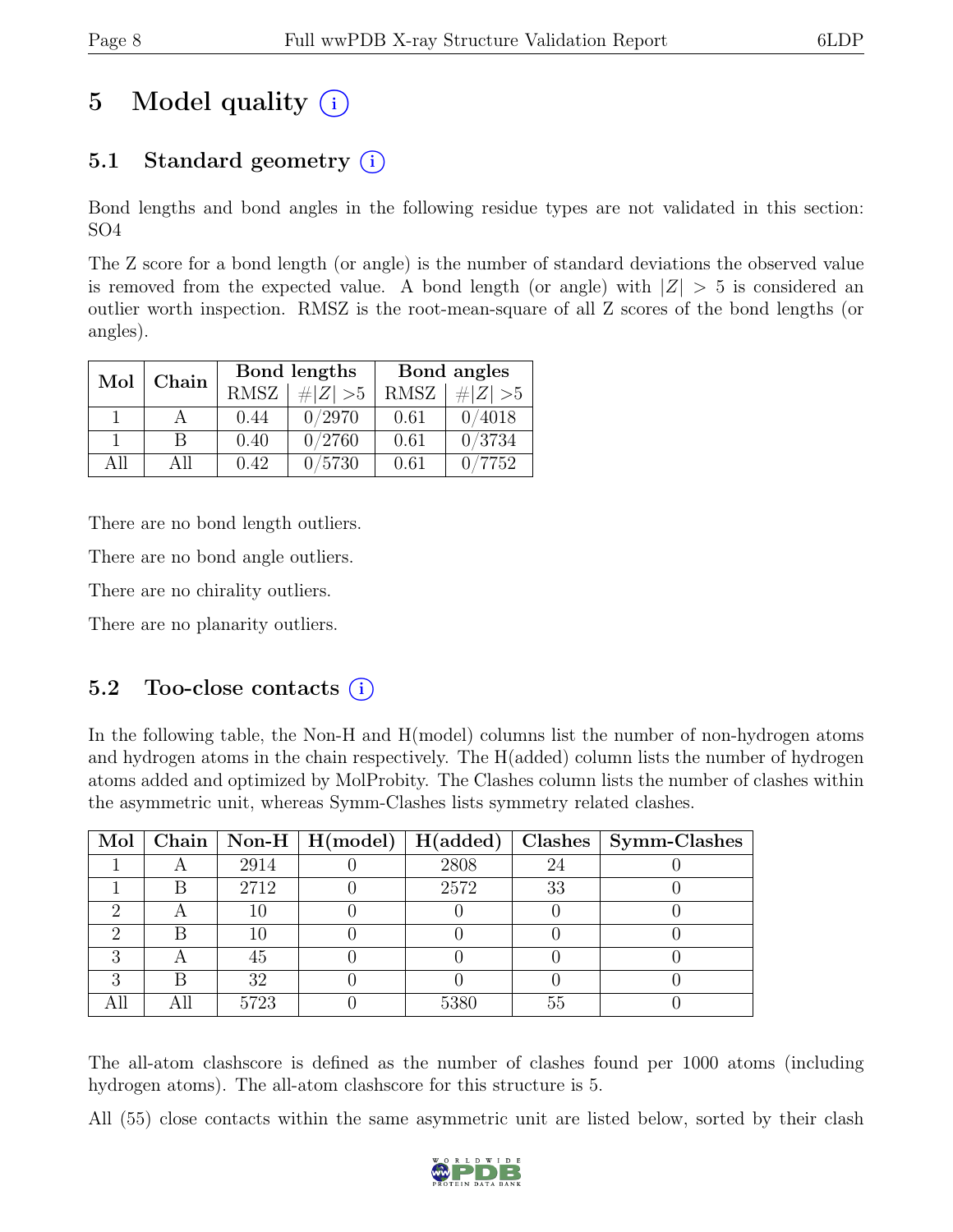magnitude.

|                                               | Atom-2                      | Interatomic    | Clash         |  |
|-----------------------------------------------|-----------------------------|----------------|---------------|--|
| Atom-1                                        |                             | distance $(A)$ | overlap $(A)$ |  |
| 1:B:30:GLU:OE1                                | 1:B:30:GLU:N                | 2.13           | 0.81          |  |
| 1:B:118:THR:HG23                              | 1:B:121:ARG:H               | 1.49           | 0.78          |  |
| 1:A:5:THR:HG23                                | 1:A:6:ALA:H                 | 1.59           | 0.66          |  |
| 1: A:213: TYR: HB2                            | 1: A:215: MET:HG2           | 1.82           | 0.62          |  |
| 1: A:47: MET:HE3                              | 1: A:51: TYR: HE2           | 1.66           | 0.61          |  |
| 1:B:279:ASP:OD1                               | 1:B:281:THR:HG22            | 2.01           | 0.60          |  |
| 1: B:56: MET:O                                | 1:B:60:LEU:HD13             | 2.03           | 0.59          |  |
| 1:A:27:SER:HB2                                | 1: A:30: GLU: H             | 1.67           | 0.59          |  |
| 1: B:98: VAL:O                                | 1:B:102:LEU:HD12            | 2.04           | 0.58          |  |
| 1: B:118: THR: CG2                            | 1:B:121:ARG:H               | 2.15           | 0.58          |  |
| 1:B:332:PRO:HB3                               | 1:B:367:MET:HG2             | 1.85           | 0.57          |  |
| 1:B:213:TYR:HB2                               | 1: B:215: MET:HG2           | 1.86           | 0.57          |  |
| 1: B:266:LEU:HG                               | 1:B:270:LYS:HE3             | 1.86           | 0.57          |  |
| 1:A:315:PRO:O                                 | 1:A:319:ARG:HG3             | 2.05           | 0.57          |  |
| 1:B:87:LEU:HD11                               | 1:B:99:VAL:HG13             | 1.88           | 0.56          |  |
| 1:A:245:ILE:HG13                              | 1: A:275:MET:HE2            | 1.88           | 0.56          |  |
| 1: B: 112: THR: OG1                           | 1:B:116:ASN:HA              | 2.06           | 0.56          |  |
| $1: A:319: \overline{ARG:H}D2$                | 1:A:344:ARG:CZ              | 2.36           | 0.55          |  |
| 1:B:302:VAL:HG21                              | 1:B:308:LEU:HD13            | 1.90           | 0.53          |  |
| 1:B:98:VAL:HG22                               | 1:B:102:LEU:HD11            | 1.91           | 0.52          |  |
| 1:B:245:ILE:HG13                              | 1: B: 275: MET: HE2         | 1.93           | 0.51          |  |
| 1:B:45:LEU:HD12                               | 1:B:48:ALA:HB3              | 1.92           | 0.51          |  |
| 1: A:8: PHE:CE1                               | 1: A:47: MET:HG3            | 2.46           | 0.50          |  |
| 1:B:29:GLU:HB2                                | 1:B:30:GLU:OE1              | 2.13           | 0.49          |  |
| $1:B:200:\overline{\mathrm{MET:H}\mathrm{A}}$ | 1: B:203:MET:HE2            | 1.96           | 0.48          |  |
| 1:B:315:PRO:O                                 | 1:B:319:ARG:HG3             | 2.13           | 0.48          |  |
| 1: B:271: LYS:O                               | 1:B:275:MET:HG3             | 2.14           | 0.47          |  |
| 1: A:301: GLU: HA                             | 1: A:321: GLN:OE1           | 2.14           | 0.47          |  |
| 1:A:125:PHE:O                                 | 1:A:159:LYS:HD3             | 2.15           | 0.47          |  |
| 1:B:287:PRO:HG2                               | 1:B:328:ARG:HD2             | 1.97           | 0.47          |  |
| 1:A:383:LEU:O                                 | 1:A:384:LEU:HD23            | 2.16           | 0.46          |  |
| 1:B:157:CYS:HB3                               | 1:B:189:CYS:SG              | 2.57           | 0.45          |  |
| 1:B:258:LYS:HE2                               | 1:B:340:TYR:OH              | 2.15           | 0.45          |  |
| 1: A:29: GLU:O                                | 1:A:32:SER:HB3              | 2.17           | 0.45          |  |
| 1: A:35: ILE: O                               | $1:A:44:PRO:H\overline{D2}$ | 2.16           | 0.45          |  |
| 1: A: 307: GLU:O                              | 1:A:311:LEU:HD13            | 2.16           | 0.45          |  |
| 1:B:92:ALA:HB2                                | 1:B:122:ALA:HB1             | 1.99           | 0.45          |  |
| 1:B:65:SER:OG                                 | 1: B:65: SER:O              | 2.35           | 0.43          |  |
| 1:A:22:LEU:HD12                               | 1:A:22:LEU:H                | 1.84           | 0.43          |  |
| 1:A:169:LEU:HD11                              | 1:A:201:LEU:HD23            | 2.01           | 0.43          |  |
| 1:A:350:ASP:OD2                               | 1:B:385:SER:HB2             | 2.18           | 0.43          |  |

Continued on next page...

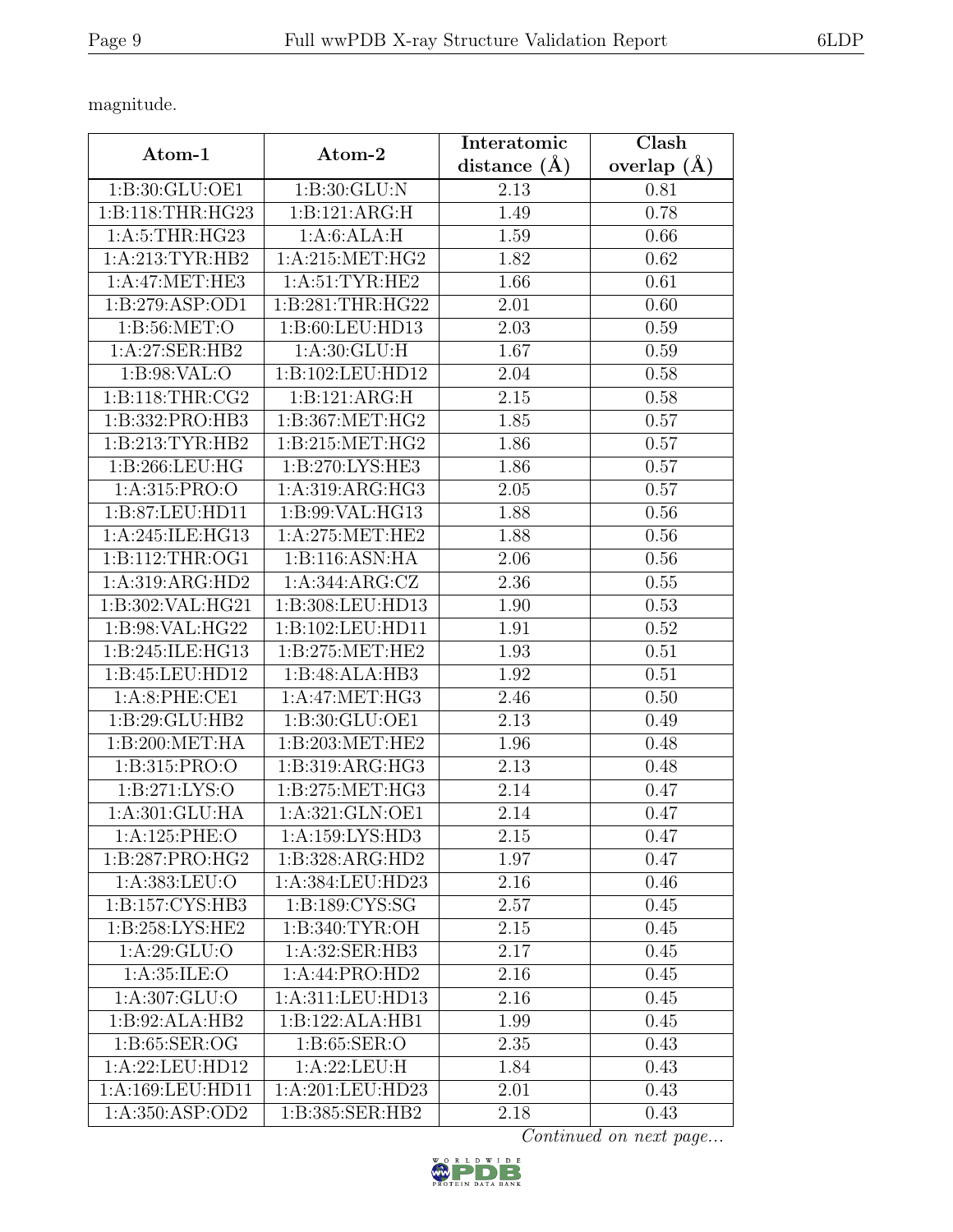| Atom-1              | $\rm{Atom}\text{-}2$ | Interatomic    | Clash           |
|---------------------|----------------------|----------------|-----------------|
|                     |                      | distance $(A)$ | overlap $(\AA)$ |
| 1:B:102:LEU:H       | 1:B:102:LEU:HD12     | 1.84           | 0.42            |
| 1: A: 343: TYR: HD1 | 1:B:390:PHE:HB2      | 1.84           | 0.42            |
| 1:A:244:ARG:HB2     | 1: A:275: MET:HE1    | 2.02           | 0.41            |
| 1: B:29: GLU: C     | 1:B:30:GLU:OE1       | 2.57           | 0.41            |
| 1: B:361:TRP:CH2    | 1:B:384:LEU:HD23     | 2.55           | 0.41            |
| 1:B:116:ASN:ND2     | 1: B:145: SER:O      | 2.52           | 0.41            |
| 1:A:8:PHE:HE1       | 1: A:47: MET:HG3     | 1.85           | 0.41            |
| 1: A:15:LYS:HA      | 1: A:15: LYS: HE2    | 2.03           | 0.41            |
| 1: A:47: MET:HE3    | 1: A:51: TYR: CE2    | 2.51           | 0.41            |
| 1: A:96: LEU:O      | 1: A:100: GLN: HG3   | 2.20           | 0.41            |
| 1:B:338:SER:O       | 1:B:342:ARG:HG3      | 2.20           | 0.41            |
| 1: B: 191: GLU:O    | 1: B:226: HIS: NE2   | 2.52           | 0.41            |
| 1: A: 43: THR: HG21 | 1:A:70:VAL:HG13      | 2.02           | 0.40            |
| 1:B:311:LEU:HD23    | 1:B:311:LEU:HA       | 1.89           | 0.40            |

Continued from previous page...

There are no symmetry-related clashes.

#### 5.3 Torsion angles  $(i)$

#### 5.3.1 Protein backbone  $(i)$

In the following table, the Percentiles column shows the percent Ramachandran outliers of the chain as a percentile score with respect to all X-ray entries followed by that with respect to entries of similar resolution.

The Analysed column shows the number of residues for which the backbone conformation was analysed, and the total number of residues.

| Mol | Chain | Analysed                      | Favoured   Allowed   Outliers   Percentiles |           |                                 |     |
|-----|-------|-------------------------------|---------------------------------------------|-----------|---------------------------------|-----|
|     |       | $383/418$ (92\%)   378 (99\%) |                                             | $5(1\%)$  | 100 100                         |     |
|     |       | $357/418$ (85\%)   349 (98\%) |                                             | $8(2\%)$  | $\vert$ 100 $\vert$ 100 $\vert$ |     |
| All | All   | $740/836$ (88\%)   727 (98\%) |                                             | $13(2\%)$ | $\vert 100 \vert \vert$         | 100 |

There are no Ramachandran outliers to report.

#### 5.3.2 Protein side chains  $(i)$

In the following table, the Percentiles column shows the percent sidechain outliers of the chain as a percentile score with respect to all X-ray entries followed by that with respect to entries of similar resolution.

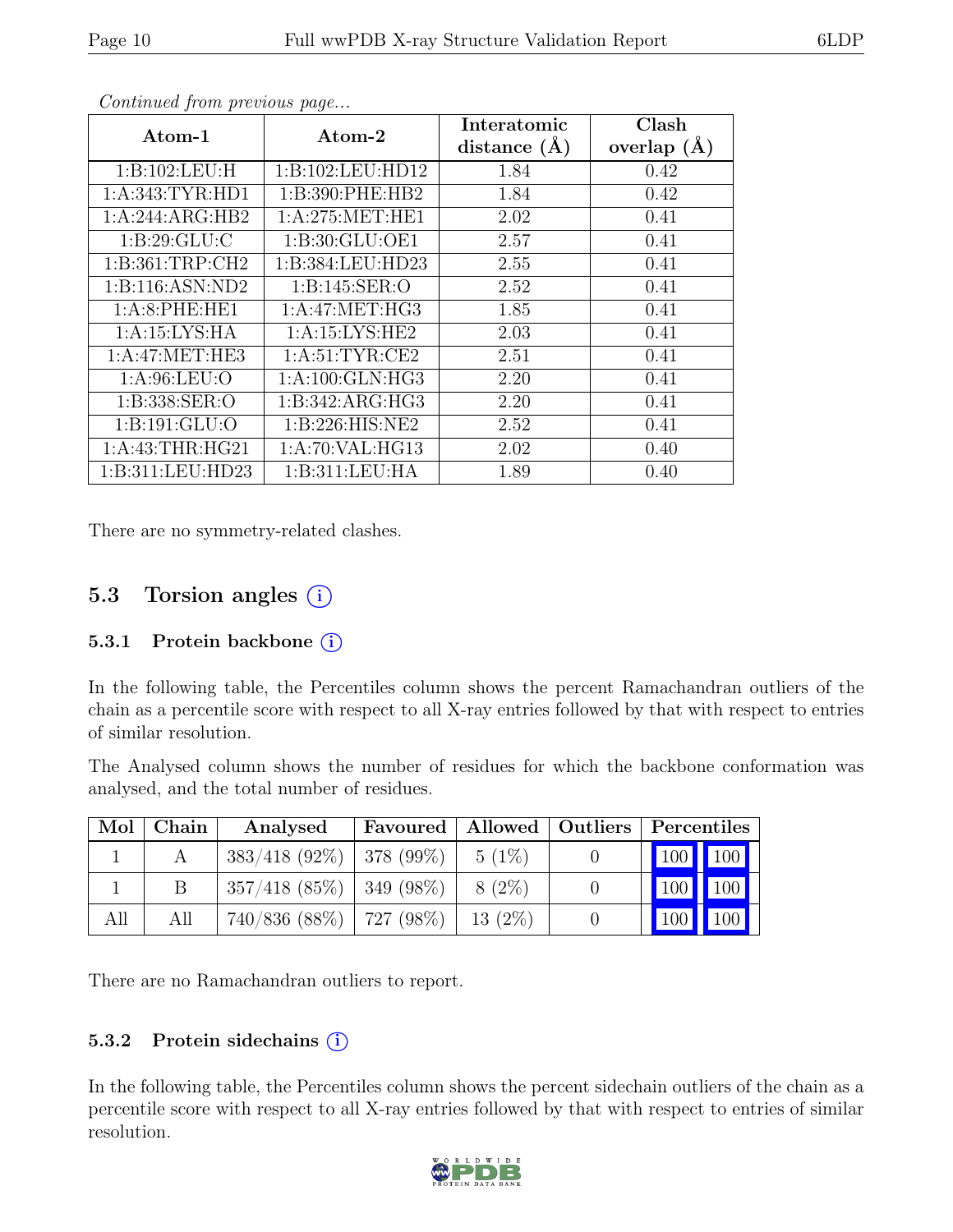| Mol | Chain        | Analysed        | Rotameric    | <b>Outliers</b> | Percentiles |  |  |
|-----|--------------|-----------------|--------------|-----------------|-------------|--|--|
|     |              | $293/342(86\%)$ | 290 $(99\%)$ | $3(1\%)$        | 76 85       |  |  |
|     | <sub>B</sub> | $260/342(76\%)$ | 256 (98%)    | $4(2\%)$        | 76<br>65    |  |  |
| All | All          | $553/684(81\%)$ | 546 (99%)    | 7(1%)           | 80<br>69    |  |  |

The Analysed column shows the number of residues for which the sidechain conformation was analysed, and the total number of residues.

All (7) residues with a non-rotameric sidechain are listed below:

| Mol | Chain | Res | <b>Type</b> |
|-----|-------|-----|-------------|
|     |       | 15  | <b>LYS</b>  |
|     |       | 32  | <b>SER</b>  |
|     |       | 33  | <b>SER</b>  |
|     | В     | 55  | <b>ASP</b>  |
|     | В     | 138 | <b>HIS</b>  |
|     | В     | 343 | <b>TYR</b>  |
|     | R     | 382 | <b>SER</b>  |

Some sidechains can be flipped to improve hydrogen bonding and reduce clashes. There are no such sidechains identified.

#### 5.3.3 RNA  $(i)$

There are no RNA molecules in this entry.

#### 5.4 Non-standard residues in protein, DNA, RNA chains (i)

There are no non-standard protein/DNA/RNA residues in this entry.

#### 5.5 Carbohydrates (i)

There are no monosaccharides in this entry.

#### 5.6 Ligand geometry  $(i)$

4 ligands are modelled in this entry.

In the following table, the Counts columns list the number of bonds (or angles) for which Mogul statistics could be retrieved, the number of bonds (or angles) that are observed in the model and the number of bonds (or angles) that are defined in the Chemical Component Dictionary. The

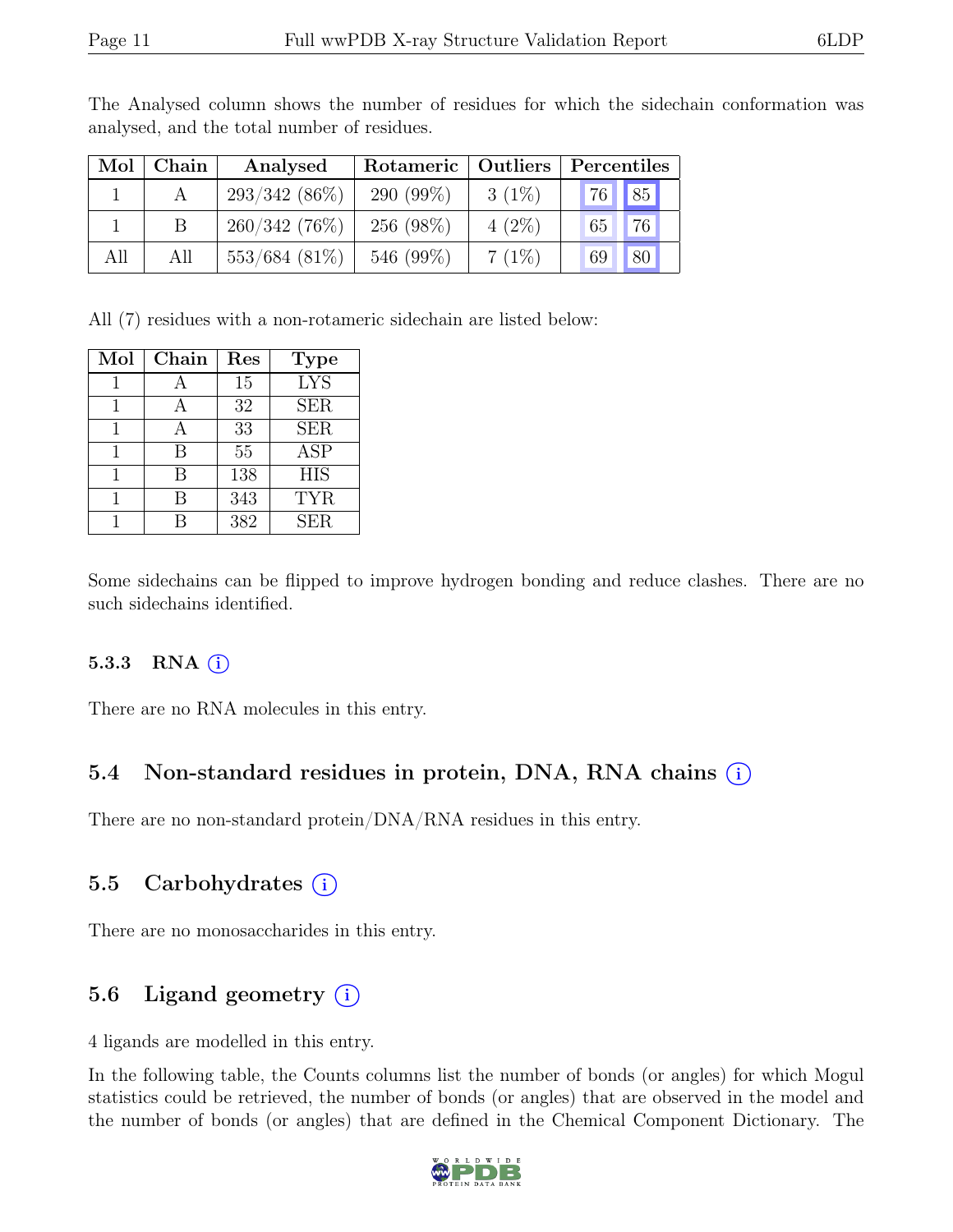Link column lists molecule types, if any, to which the group is linked. The Z score for a bond length (or angle) is the number of standard deviations the observed value is removed from the expected value. A bond length (or angle) with  $|Z| > 2$  is considered an outlier worth inspection. RMSZ is the root-mean-square of all Z scores of the bond lengths (or angles).

| Mol            | Chain           |   | $\parallel$ Res | Link                     | Bond lengths |             |             |        | Bond angles |                     |
|----------------|-----------------|---|-----------------|--------------------------|--------------|-------------|-------------|--------|-------------|---------------------|
|                | Type            |   |                 |                          | Counts       | <b>RMSZ</b> | # $ Z  > 2$ | Counts | <b>RMSZ</b> | Z <br>#<br>$\geq 2$ |
| റ              | SO4             | A | 501             | $\overline{\phantom{m}}$ | 4.4.4        | 0.20        |             | 6,6,6  | 0.21        |                     |
| $\overline{2}$ | SO <sub>4</sub> |   | 501             | $\overline{a}$           | 4,4,4        | 0.31        |             | 6,6,6  | 0.39        |                     |
| $\Omega$       | SO <sub>4</sub> |   | 502             | $\overline{\phantom{m}}$ | 4.4.4        | 0.14        |             | 6,6,6  | 0.16        |                     |
| $\overline{2}$ | SO4             | А | 502             | $\overline{\phantom{0}}$ | 4,4,4        | 0.18        |             | 6,6,6  | 0.23        |                     |

There are no bond length outliers.

There are no bond angle outliers.

There are no chirality outliers.

There are no torsion outliers.

There are no ring outliers.

No monomer is involved in short contacts.

#### 5.7 Other polymers  $(i)$

There are no such residues in this entry.

#### 5.8 Polymer linkage issues (i)

There are no chain breaks in this entry.

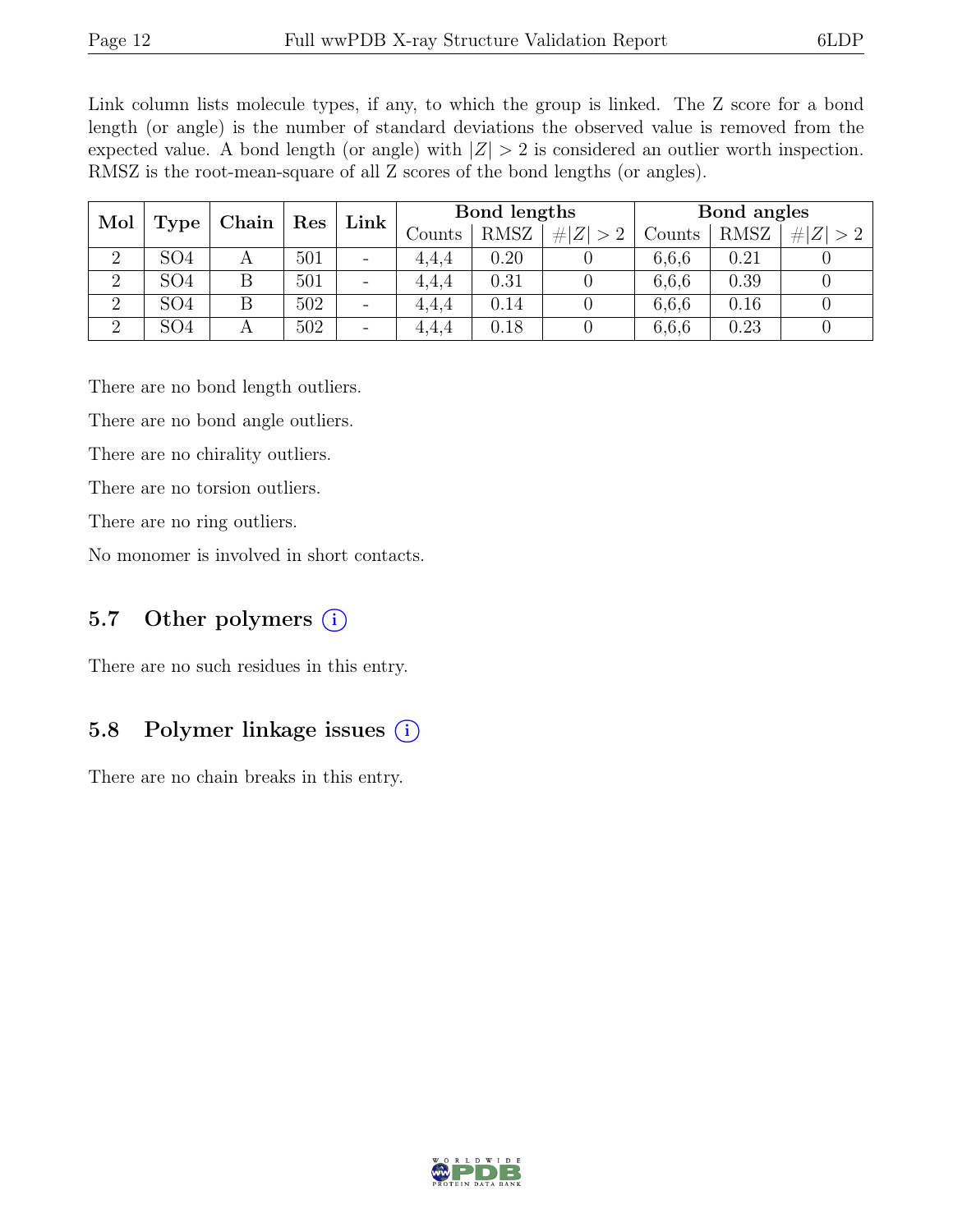### 6 Fit of model and data  $(i)$

### 6.1 Protein, DNA and RNA chains (i)

In the following table, the column labelled ' $\#\text{RSRZ}>2$ ' contains the number (and percentage) of RSRZ outliers, followed by percent RSRZ outliers for the chain as percentile scores relative to all X-ray entries and entries of similar resolution. The OWAB column contains the minimum, median,  $95<sup>th</sup>$  percentile and maximum values of the occupancy-weighted average B-factor per residue. The column labelled 'Q< 0.9' lists the number of (and percentage) of residues with an average occupancy less than 0.9.

| Mol | Chain | Analysed         | ${ <\hspace{-1.5pt} {\rm RSRZ}\hspace{-1.5pt}>}$ | $\#\text{RSRZ}\text{>2}$                        | $OWAB(A^2)$              | $\mathrm{Q}{<}0.9$ |
|-----|-------|------------------|--------------------------------------------------|-------------------------------------------------|--------------------------|--------------------|
|     |       | $387/418(92\%)$  | 0.48                                             | $27(6\%)$ 16<br> 24                             | 51, 67, 111, 126         |                    |
|     |       | $368/418$ (88\%) | 0.60                                             | 39 (10%) 6 9                                    | $\vert$ 54, 72, 117, 139 |                    |
| All | All   | $755/836$ (90%)  | 0.54                                             | $\parallel$ 10 $\parallel$<br>66 $(8\%)$<br> 15 | 51, 69, 116, 139         |                    |

All (66) RSRZ outliers are listed below:

| Mol            | Chain                   | Res             | <b>Type</b>             | <b>RSRZ</b>      |
|----------------|-------------------------|-----------------|-------------------------|------------------|
| $\mathbf{1}$   | Β                       | 41              | <b>GLY</b>              | 5.7              |
| $\mathbf{1}$   | Β                       | 42              | ALA                     | $5.4\,$          |
| $\overline{1}$ | $\overline{\mathrm{B}}$ | 21              | <b>LYS</b>              | 4.9              |
| $\overline{1}$ | $\boldsymbol{A}$        | 23              | LEU                     | 4.6              |
| $\overline{1}$ | $\overline{\mathrm{B}}$ | 80              | <b>THR</b>              | 4.4              |
| $\overline{1}$ | B                       | 20              | <b>THR</b>              | 4.3              |
| $\overline{1}$ | $\boldsymbol{B}$        | 414             | <b>LEU</b>              | 4.1              |
| $\overline{1}$ | $\overline{\mathbf{B}}$ | 73              | <b>SER</b>              | 4.1              |
| $\overline{1}$ | A                       | 81              | ILE                     | $3.9\,$          |
| $\overline{1}$ | $\overline{\mathrm{B}}$ | 382             | <b>SER</b>              | $\overline{3.8}$ |
| $\overline{1}$ | $\overline{B}$          | 31              | <b>VAL</b>              | 3.7              |
| $\overline{1}$ | $\overline{A}$          | $25\,$          | SER                     | $\overline{3.7}$ |
| $\overline{1}$ | $\overline{B}$          | 78              | <b>GLY</b>              | 3.6              |
| $\overline{1}$ | $\overline{A}$          | $\overline{77}$ | $\overline{\text{ASP}}$ | 3.4              |
| $\overline{1}$ | $\overline{\mathbf{B}}$ | $\overline{33}$ | $\overline{\text{SER}}$ | $\overline{3.4}$ |
| $\mathbf{1}$   | $\boldsymbol{B}$        | 40              | <b>ASN</b>              | 3.4              |
| $\overline{1}$ | $\overline{\mathrm{B}}$ | 283             | ILE                     | $\overline{3.4}$ |
| $\overline{1}$ | A                       | $28\,$          | <b>LYS</b>              | 3.4              |
| $\overline{1}$ | $\overline{A}$          | 283             | ILE                     | $\overline{3.3}$ |
| $\overline{1}$ | $\overline{\mathrm{B}}$ | $30\,$          | GLU                     | $\overline{3.3}$ |
| $\overline{1}$ | $\overline{B}$          | 81              | ILE                     | 3.2              |
| $\overline{1}$ | B                       | 278             | $\operatorname{SER}$    | $3.2\,$          |
| $\mathbf{1}$   | $\boldsymbol{B}$        | $34\,$          | <b>LEU</b>              | 3.2              |
| $\mathbf{1}$   | B                       | 279             | $\overline{\text{ASP}}$ | 3.2              |

Continued on next page...

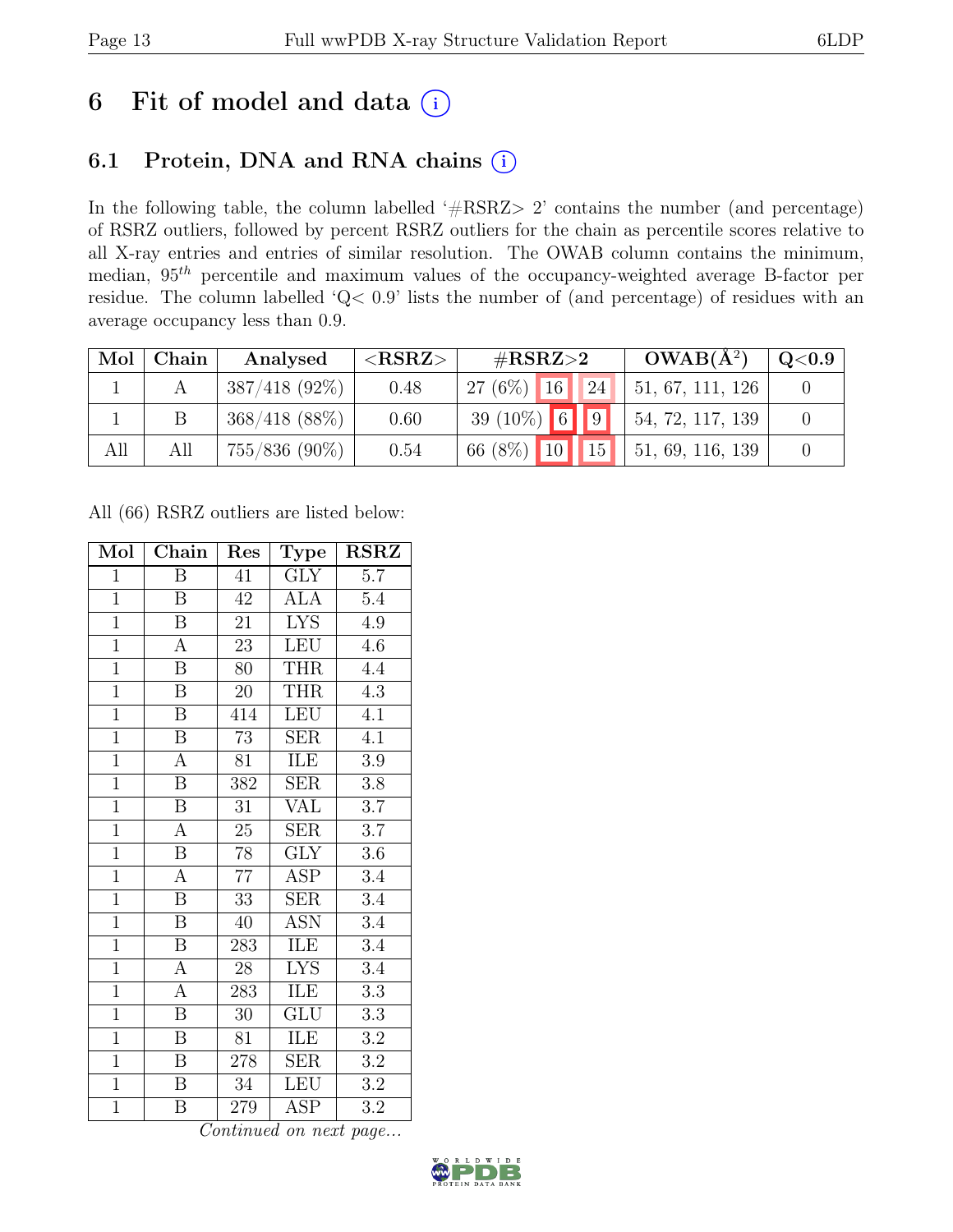| Mol            | $\boldsymbol{J}$<br>$\overline{\text{Chain}}$ | r.<br>Res        | $\mathbf{r} \sim$<br>$\mathrm{\bar{Ty}pe}$ | <b>RSRZ</b>      |
|----------------|-----------------------------------------------|------------------|--------------------------------------------|------------------|
| $\mathbf{1}$   | $\boldsymbol{B}$                              | 29               | GLU                                        | 3.1              |
| $\overline{1}$ | $\boldsymbol{A}$                              | 410              | <b>LEU</b>                                 | 3.0              |
| $\overline{1}$ | $\overline{A}$                                | 41               | $\overline{\text{GLY}}$                    | $3.0\,$          |
| $\overline{1}$ | $\boldsymbol{A}$                              | 8                | PHE                                        | $3.0\,$          |
| $\overline{1}$ | $\overline{A}$                                | $\overline{281}$ | <b>THR</b>                                 | $2.9\,$          |
| $\overline{1}$ | B                                             | $\overline{39}$  | <b>THR</b>                                 | $\overline{2.9}$ |
| $\overline{1}$ | B                                             | 384              | LEU                                        | $2.9\,$          |
| $\overline{1}$ | $\boldsymbol{B}$                              | 282              | <b>ASN</b>                                 | $\overline{2.9}$ |
| $\overline{1}$ | $\mathbf{A}$                                  | 213              | <b>TYR</b>                                 | 2.8              |
| $\overline{1}$ | $\overline{\mathrm{B}}$                       | $\overline{32}$  | SER                                        | 2.8              |
| $\mathbf{1}$   | $\overline{\text{B}}$                         | 277              | <b>TYR</b>                                 | $2.\overline{8}$ |
| $\overline{1}$ | $\boldsymbol{A}$                              | $\overline{5}$   | <b>THR</b>                                 | $\overline{2.7}$ |
| $\overline{1}$ | $\, {\bf B}$                                  | 369              | <b>GLN</b>                                 | $2.6\,$          |
| $\overline{1}$ | $\overline{A}$                                | 59               | <b>PHE</b>                                 | 2.6              |
| $\overline{1}$ | $\overline{A}$                                | 371              | $\overline{\text{ASN}}$                    | $\overline{2.6}$ |
| $\mathbf{1}$   | $\overline{A}$                                | $24\,$           | <b>ALA</b>                                 | $2.6\,$          |
| $\overline{1}$ | $\overline{\mathrm{B}}$                       | $4\overline{13}$ | $\overline{GIY}$                           | $\overline{2.6}$ |
| $\overline{1}$ | $\overline{A}$                                | 27               | <b>SER</b>                                 | 2.6              |
| $\overline{1}$ | $\overline{A}$                                | $\overline{32}$  | <b>SER</b>                                 | $\overline{2.5}$ |
| $\overline{1}$ | $\overline{A}$                                | 382              | <b>SER</b>                                 | $\overline{2.5}$ |
| $\mathbf{1}$   | $\overline{B}$                                | 281              | <b>THR</b>                                 | $\overline{2.5}$ |
| $\overline{1}$ | B                                             | 8                | PHE                                        | $\overline{2.4}$ |
| $\overline{1}$ | $\boldsymbol{B}$                              | 44               | <b>PRO</b>                                 | 2.4              |
| $\overline{1}$ | B                                             | $\overline{383}$ | <b>LEU</b>                                 | $\overline{2.4}$ |
| $\overline{1}$ | $\boldsymbol{B}$                              | 84               | <b>ALA</b>                                 | 2.4              |
| $\overline{1}$ | $\boldsymbol{A}$                              | 409              | ARG                                        | 2.3              |
| $\overline{1}$ | $\boldsymbol{B}$                              | 284              | ILE                                        | 2.3              |
| $\overline{1}$ | $\mathbf{A}$                                  | 277              | <b>TYR</b>                                 | 2.3              |
| $\overline{1}$ | $\overline{\mathrm{B}}$                       | $\overline{57}$  | $\overline{\text{VAL}}$                    | $\overline{2.3}$ |
| 1              | Β                                             | 312              | ILE                                        | 2.3              |
| $\mathbf{1}$   | $\, {\bf B}$                                  | 79               | <b>GLU</b>                                 | $2.2\,$          |
| $\mathbf{1}$   | $\boldsymbol{B}$                              | 66               | $\overline{ALA}$                           | $\overline{2.2}$ |
| $\mathbf 1$    | B                                             | 391              | <b>GLY</b>                                 | 2.2              |
| $\overline{1}$ | $\overline{A}$                                | 370              | $\overline{\text{SER}}$                    | $\overline{2.2}$ |
| $\mathbf{1}$   | $\boldsymbol{A}$                              | 61               | LEU                                        | 2.2              |
| $\mathbf{1}$   | $\overline{A}$                                | $7\overline{6}$  | $\overline{\text{PHE}}$                    | $\overline{2.2}$ |
| $\mathbf{1}$   | $\overline{A}$                                | 78               | <b>GLY</b>                                 | 2.2              |
| $\overline{1}$ | B                                             | $31\overline{3}$ | <b>ALA</b>                                 | $\overline{2.1}$ |
| $\mathbf{1}$   | B                                             | 89               | ALA                                        | 2.1              |
| $\mathbf 1$    | Ā                                             | 64               | $\overline{\text{C} \text{YS}}$            | 2.1              |
| $\mathbf{1}$   | $\boldsymbol{A}$                              | 46               | LEU                                        | $2.\overline{0}$ |
| $\mathbf{1}$   | A                                             | 26               | <b>LYS</b>                                 | 2.0              |

Continued from previous page...